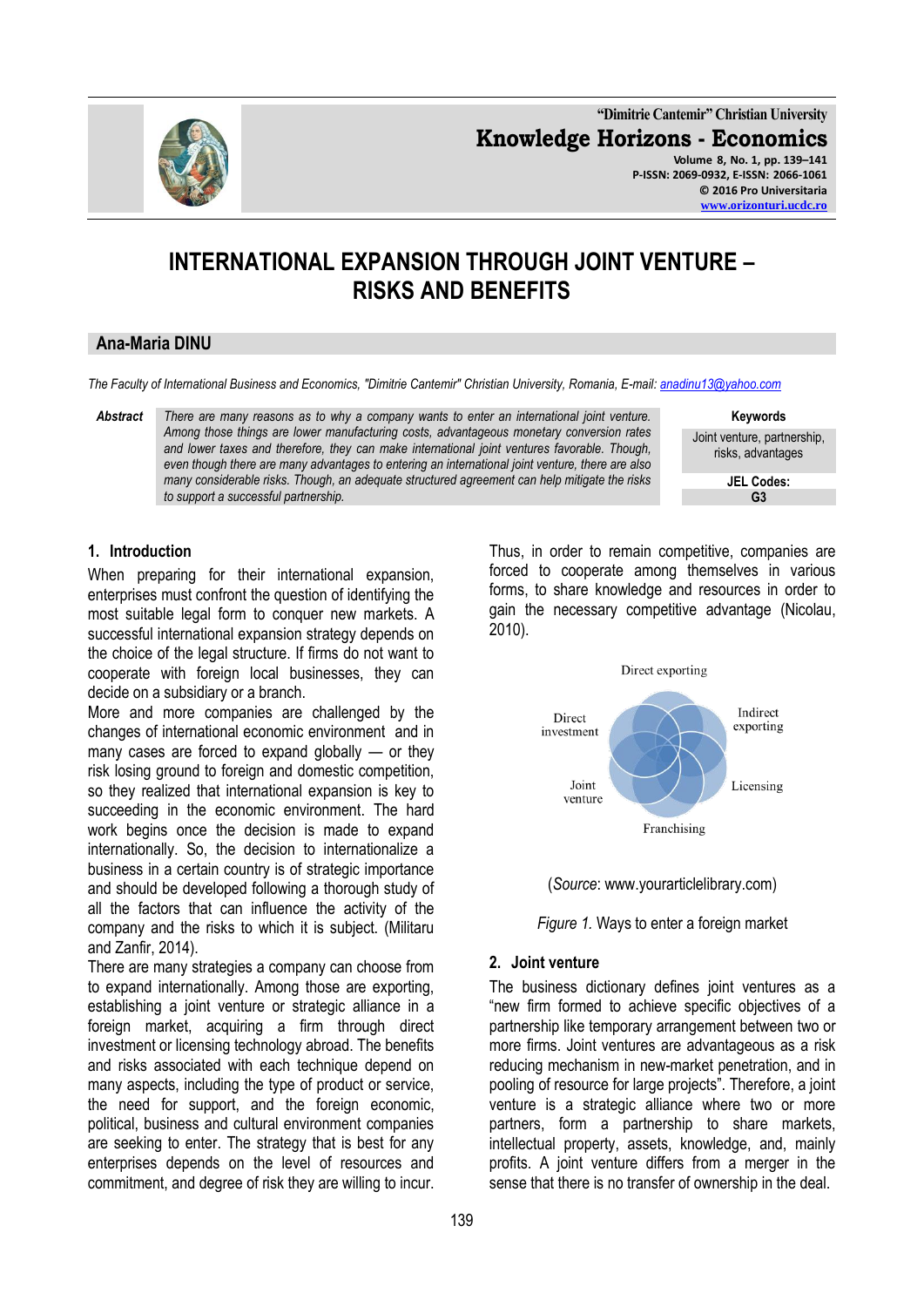The term "joint-venture" is understood rather differently from country to country around the world. The global regions and each country have different laws and understanding of what constitutes a "ioint venture". Even within the European Union there are numerous terms for forms of joint ventures *(Groupement d'Intérêt Economique, Konzern, Unión Temporal de Empresas, Gemeenschappelijke Onderneming etc.)* and each form has somewhat different set of legal and common law requirements, as well as business practices involving partnering solutions.

Commercially speaking, by setting up a joint venture, a firm depends on a partner that has grate knowledge of the local market and of the practices of the competitors, the administrative authorities and the political authorities. So, the company can adjust more quickly to the specific requirements and needs of the foreign market, through the pooling of expertise, and technical and human means.

The basic reason to entertain in this activity is simple to: to save money and sharing the risk in case the business fails. . Joint ventures are very helpful to many companies in achievement access to foreign markets. Such businesses generally represent a direct investment, which is sometimes restricted by laws in the country in which the action takes place. One of the aims of a partner in a joint venture is to have a majority interest in it; that way, it maintains control over a business. This is the reason why some states do not permit foreign corporations to hold majority interests in their local business ventures.

In a joint venture can exist almost any type of combination of partners, including:

• two companies from the same country joining together in a foreign market, such as NEC and Mitsubishi (Japan) in the United Kingdom

• a foreign company joining with a local company, such as Great Lakes Chemical (U.S.) and A. H. Al Zamil in Saudi Arabia

 companies from two or more countries establishing a joint venture in a third country, such as that of Diamond Shamrock (U.S.) and Sol Petroleo (Argentina) in Bolivia

• a private company and a local government forming a joint venture (sometimes called a mixed venture), such as that of Philips (Dutch) with the Indonesian government

 a private company joining a government-owned company in a third country, such as BP Amoco (private British-U.S.) and Eni (government-owned Italian) in Egypt ( [Kim](http://eu.wiley.com/WileyCDA/Section/id-302479.html?query=Suk+H.+Kim) S. H. and [Kim](http://eu.wiley.com/WileyCDA/Section/id-302479.html?query=Seung+H.+Kim) S. H, 2009).

This type of partnership can happen between giants in an industry. A much known example is Cingular, a strategic alliance between SBS and Bellsouth. It can also occur between two small companies which

consider that partnering will help them fight their bigger competitors.





Companies with identical products and services can also join forces to enter markets they wouldn't or couldn't consider without investing great resources. Besides, due to native regulations, some markets can only be entered through joint venturing with a resident business.

In some cases, a large company can decide to form a joint venture with a smaller one in order to obtain rapidly critical intellectual property, technology, or resources otherwise hard to attain, even with plenty of money at their disposal.

# **3. Benefits of joint ventures**

Among the most significant benefits resulting from joint ventures is that each partner save money and reduces their risks through capital and resource sharing. Joint ventures give smaller firms the opportunity to work with bigger ones to develop, manufacture, and market new products and services. Joint ventures also give enterprises of all dimensions the chance to raise sales, gain access to wider markets, and improve technological capabilities.

Businesses of any size can use joint ventures to develop and strengthen long-term relationships. In the right circumstances a joint venture can help businesses to grow faster, increase productivity and generate greater profits. The success of a joint venture depends on a carefully planned strategy, strong partners, equal contribution, effective execution of the agreement, and fast and efficient integration of work processes. This involves commitment and respect for the other company's work culture and a clear understanding of each one's responsibilities and accountabilities in the partnership.

A joint venture can help companies to grow faster, to increase their productivity and to generate bigger profits. A successful joint venture can offer:

• access to new markets and distribution networks: